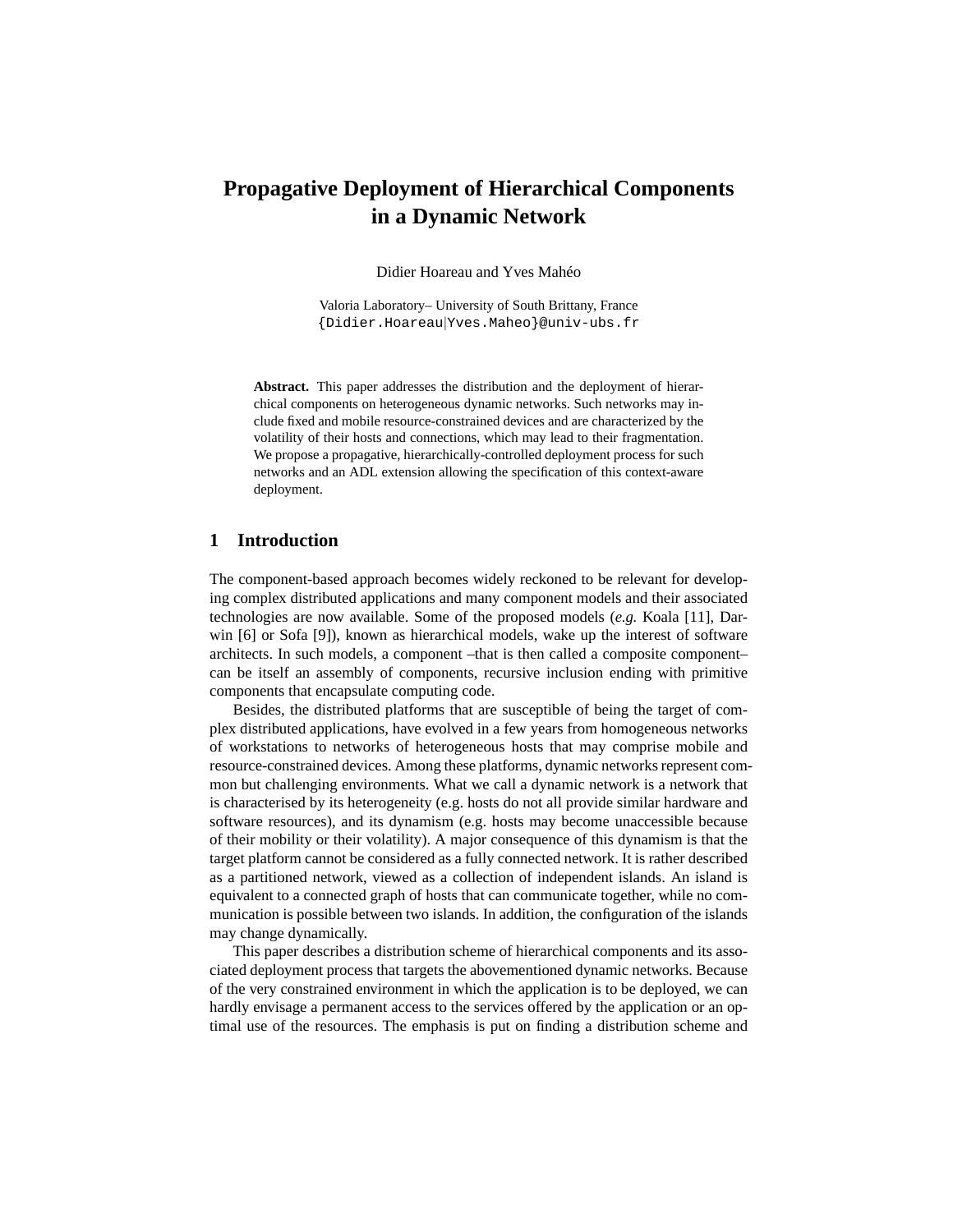some deployment mechanisms (focusing on the instantiation and the activation phases) that achieve a minimal availability while taking account of the environment.

## **2 Distributed Hierarchical Component Model for Dynamic Networks**

In order to support network disconnections we propose a distributed hierarchical component model which allows an application to run in a degraded mode, avoiding that the entire application becomes unusable. We introduce the notion of *active interface* to the component model. Our runtime support detects network disconnections and deactivates some components' interfaces accordingly. The underlying distribution scheme of the model is based on the replication of composite components. This replication allows the interfaces of a composite to be easily accessible on a set of hosts. Only the membrane, that contains architectural information, is replicated, thus reducing consistency maintenance problems. Each primitive component is localized on a single host, which reflects the semantics of the architecture descriptor in which each reference to a component corresponds one (possibly statefull) component. Further details about the distribution and the support of this distributed hierarchical component model can be found in [5].

## **3 Context-Aware Deployment Specification**

When considering the deployment of distributed components, the key issue is to build a mapping between the component instances and the hosts of the target platform. This task implies to have some knowledge not only about the identity of the hosts involved in the deployment phase, but about the characteristics of each of them as well. However, at design-time, the designer is unlikely to know where to deploy each component regarding resource availability. This motivates the need to differ this task at runtime. We propose to add a deployment aspect to an existing architecture description language (such as [2, 3]).This will allow the description of the resource properties that must be satisfied by a machine for hosting a specific component.

We follow the approach of [4] to specify the deployment of the hierarchy of components in a constraint-based declarative way (see figure 1). The architecture descriptors of the components are augmented with deployment descriptors in which constraints on the resources required by components and on their possible locations can be specified. It is not mandatory to give explicit names or addresses to target machines: the placement of components are mainly driven by constraints on the resources the target host(s) should satisfy. The choice of the machine that will host a component will be made automatically at runtime (during the deployment).

When the deployment is triggered, all the constraints listed in the deployment descriptor may not be satisfied immediately. The dynamism of the network makes the situation even more difficult as it may occur that the set of hosts that would satisfy globally the deployment constraints are never connected together at the same time, precluding any deployment.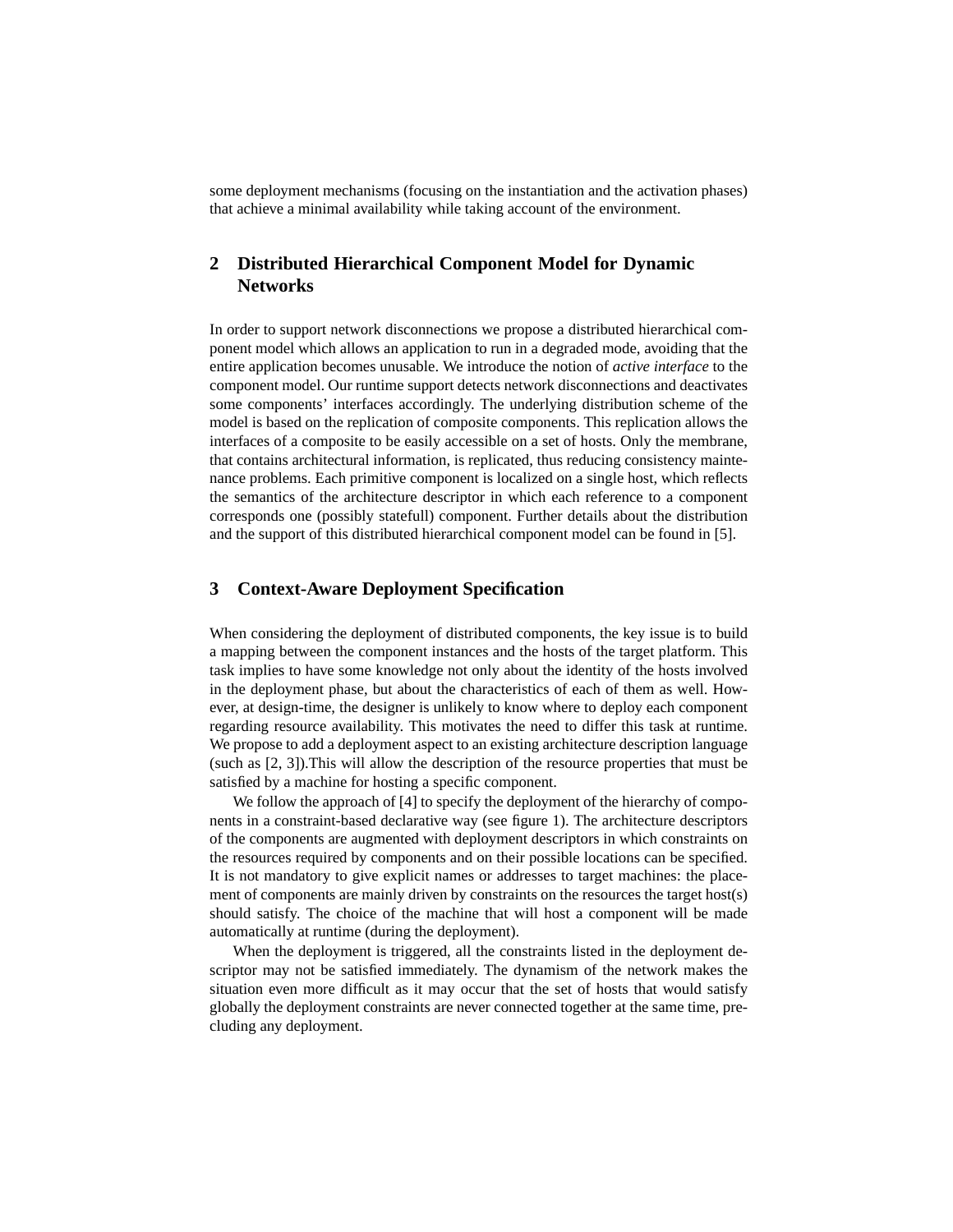<component name="DocumentSearch"> <component name=" DocumentFinder"> <**deploymentcontext**> **cationconstraint>**<br>cationconstraint><br>ctarget varname="x"/> <target varname= </ **locationconstraint** > </**deploymentcontext**> </component> <component name=" DocumentBuffer "> <**deploymentcontext**>

<**resourceconstraint** > <**memory** free ="200" u n i t ="MB" **operator** = "min" /> </**resourceconstraint** > <**locationconstraint** >  $\text{target}$  varname="y"/> </ **locationconstraint** > </**deploymentcontext**> </component> <**deploymentcontext**>

<**locationconstraint** > <**operator** name="alldiff"> <arg varname="this . DocumentSearch . x"/: karg varname=" this . DocumentBuffer . y"/> </ **operator** </ **locationconstraint** > <**deploymentcontext**> </component>

**Fig. 1.** Deployment descriptor

## **4 Propagative Deployment**

The deployment process we propose is a *propagative* one: it allows an application to be activated progressively, that is, part of its provided services can be put at disposal even if some machines that are required for the "not yet" installed components are not available. As soon as these machines become connected (or accessible) or some required resources appear (or become available), the deployment will go along. Thanks to our distributed hierarchical component model and the dynamic activation of interfaces, the application can run in a degraded manner even if some of its parts are not yet started.

The main issue of such a deployment is to ensure the unicity of the component instantiations imposed by the architecture descriptor. Indeed on one hand, since we cannot predict which machines will be connected at any time, we cannot select one to be responsible for the instantiation decisions of the entire application. On the other hand, if we let each machine make an instantiation decision, we cannot guarantee that in two different islands contradictory instantiations may not be performed.

Ensuring consistent instantiations comes down to establishing a distributed consensus across several islands. We use the results of [8] where the authors identify *conditions* for which there exists an asynchronous protocol that solves the consensus problem despite the occurrence of crashes. It is thus possible to elect a machine responsible for the instantiation of a component within an island composed of a *majority* of machines. When an applicant machine is elected and when an instantiation is made, the deployment descriptor is updated with this information. As in the work described in [10], the scalability of our proposition is ensured by the distributed and hierarchical organisation of the control: each composite component of the hierarchy is represented by a machine.

We propose to alleviate the risk that the consensus algorithm may not terminate (*e.g.* the number of hosts within an island may not be sufficient) by taking advantage of network changes to make the consensus evolve. We detect network changes (*e.g.* a machine is newly connected) and possibly react to these changes (*e.g.* make a newly connected machine participate to the consensus). Moreover, in order to avoid that a machine responsible for a composite component makes instantiation decisions in a non-majority island, a reelection mechanism is triggered after comparing the different versions of the deployment descriptors.

## **5 Conclusion**

This paper has presented a support for deploying and executing an application built with hierarchical components on an heterogeneous and dynamic network. The main contri